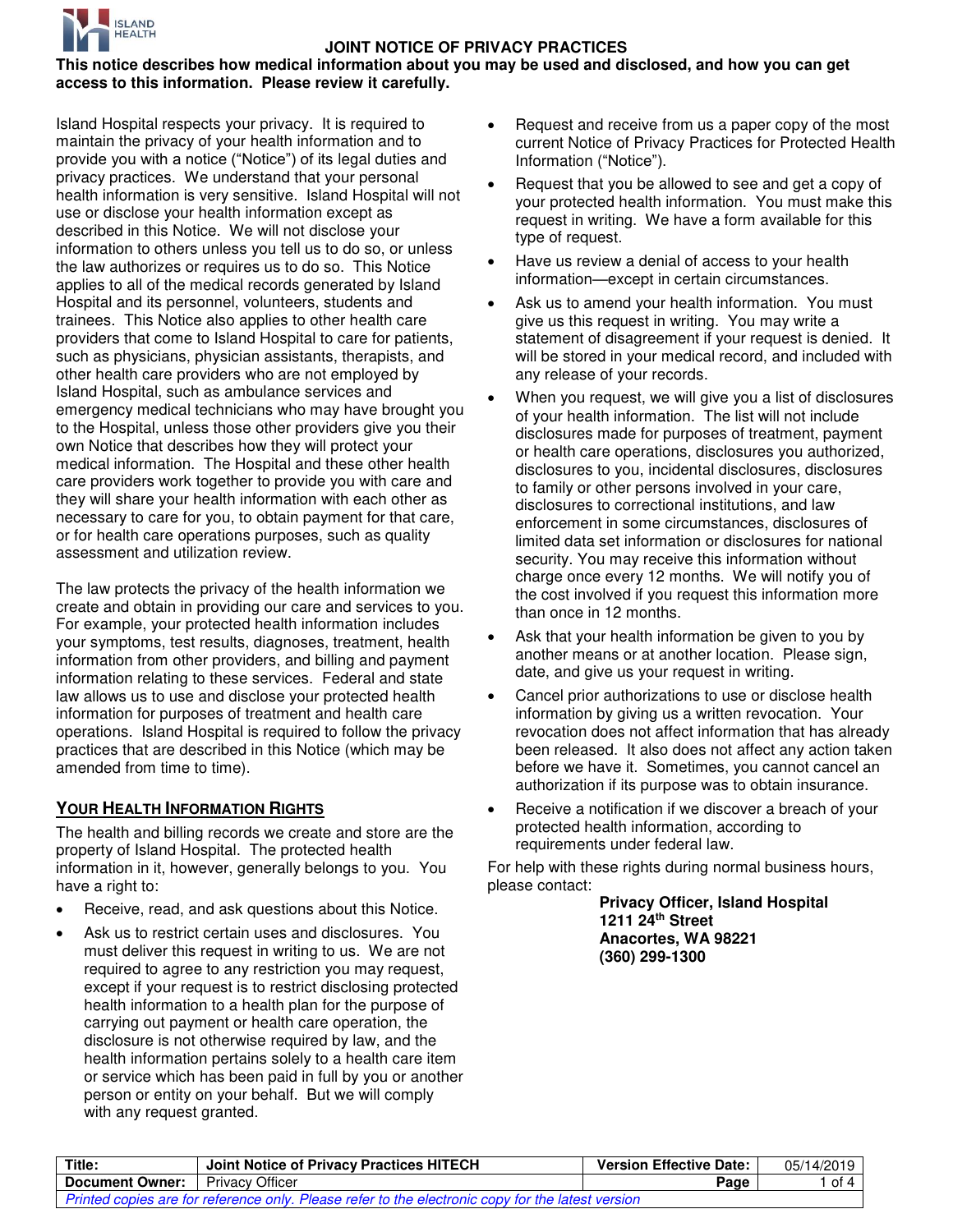

# **PERMISSIBLE USES AND DISCLOSURES WITHOUT YOUR WRITTEN AUTHORIZATION**

We may use and disclose your protected health information without your written authorization for certain purposes as described below. The examples provided in each category are not meant to be exhaustive, but instead are meant to describe the types of uses and disclosures that are legally permissible.

## **For Treatment:**

- Information obtained by a nurse, physician, or other member of our health care team will be recorded in your medical record and used to help decide what care may be right for you.
- We may also provide information to others providing your care. This will help them stay informed about your care.

#### **For Payment:**

We request payment from your health insurance plan with your consent. Health plans need information from us about your medical care. Information provided to health plans may include your diagnoses; procedures performed, or recommended care.

#### **For Appointments:**

- We may use your information to contact you to provide appointment reminders.
- We may use your information to provide you information about treatment alternatives or other health-related benefits and services that may be of interest to you.

## **For Health Care Operations:**

- We use your medical records to assess quality and improve services.
- We may use and disclose medical records to review the qualifications and performance of our health care providers and to train our staff.
- We may use and disclose your information to conduct or arrange for services, including:
	- o medical quality review by your health plan;
	- o accounting, legal, risk management and insurance services;
	- o audit functions, including fraud and abuse detection and compliance programs.

## **REQUIRED OR PERMITTED BY LAW:**

- **Medical Researchers** If the research has been approved and has policies to protect the privacy of your health information. We may also share information with medical researchers preparing to conduct a research project.
- **Funeral Directors/Coroners**  Consistent with applicable law to allow them to carry out their duties.
- **Organ Procurement Organizations (tissue donation and transplant)** or persons who obtain, store, or transplant organs.
- **The Food and Drug Administration (FDA)** relating to problems with food, supplements, and products.
- **Comply With Workers' Compensation Laws** if you make a workers' compensation claim.
- **Public Health and Safety Purposes as Allowed or Required by Law:** 
	- o To prevent or reduce a serious, immediate threat to the health or safety of a person or the public.
	- o To public health or legal authorities.
	- o To protect public health and safety.
	- o To prevent or control disease, injury or disability.
	- o To report vital statistics such as births or deaths.
- **Report Suspected Abuse or Neglect** to public authorities.
- **Correctional Institutions**  If you are in jail or prison, as necessary for your health and the health and safety of others.
- **Law Enforcement Purposes** Such as when we receive a subpoena, court order, or other legal process, or you are the victim of a crime.
- **Health and Safety Oversight Activities** For example, we may share health information with the Department of Health.
- **Work Related Circumstances Under the Following Conditions:**
	- o The employer must have requested the health care service that was provided to the patient.
	- o The healthcare service provided must relate to the medical surveillance of the workplace or be an evaluation to determine whether the individual has a work-related illness or injury.
	- o The employer must have a duty under the Occupational Safety and Health Administration (OSHA), or requirements of a similar State law, to keep records on or act on such information.
- **Military Authorities of U.S. and Foreign Military Personnel** - For example, the law may require us to provide information necessary to a military mission.
- **In the Course of Judicial/Administrative Proceedings** at your request or in accordance with state and federal law.
- **Specialized Government Functions** For example, we may share information for national security purposes.

## **For fundraising:**

 We may use your protected health information to contact you in an effort to raise money for our operations. We may also disclose your health information to a foundation that is related to us so that the foundation may contact you in an effort to raise money for our benefit. Any fundraising communications with you will include a description of how you may opt out of receiving any further fundraising communications.

| Title:                                                                                            | Joint Notice of Privacy Practices HITECH | <b>Version Effective Date:</b> | 05/14/2019 |
|---------------------------------------------------------------------------------------------------|------------------------------------------|--------------------------------|------------|
| <b>Document Owner:</b>                                                                            | <b>Privacy Officer</b>                   | Page                           | $2$ of $4$ |
| Printed copies are for reference only. Please refer to the electronic copy for the latest version |                                          |                                |            |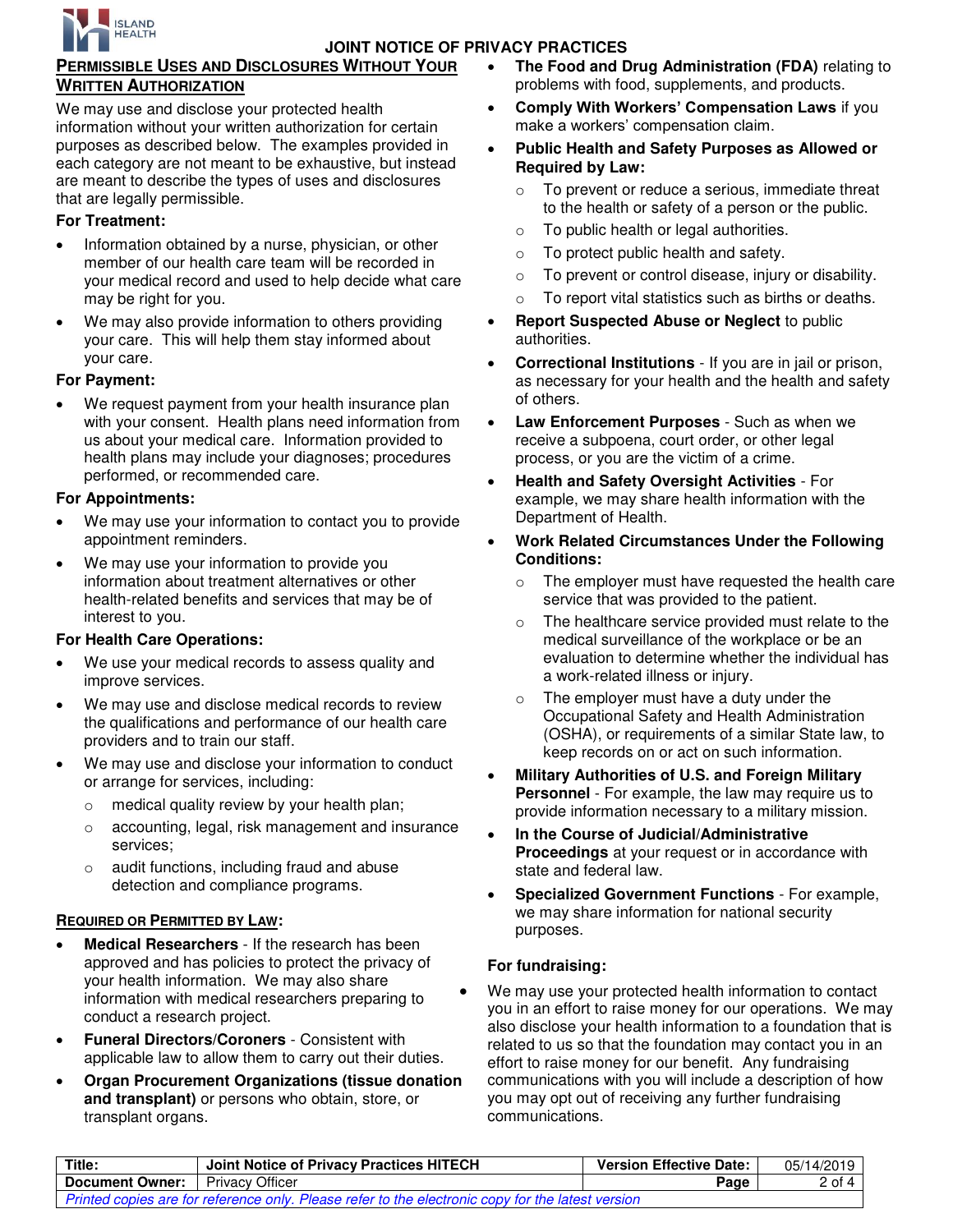

## **PERMISSIBLE USES AND DISCLOSURES THAT MAY BE MADE WITHOUT YOUR AUTHORIZATION, BUT FOR WHICH YOU HAVE AN OPPORTUNITY TO OBJECT:**

You have the right to object to our use or disclosure of your protected health information for the following purposes. If you object, we will not use or disclose it for the purpose(s) you specify.

- **Notification of Family and Others.** We may release health information about you to a family member, other relative, close personal friend, or any other person you identify to us who is involved in your medical care, which is directly relevant to such person's involvement with your health care. We may also give information to someone who helps pay for your care. We may tell your family or friends your general condition and that you are in a hospital.
- **Disaster Relief Efforts.** We may disclose health information about you to assist in disaster relief efforts.
- **Directory.** Information may be provided to people who ask for you by name. We may use and disclose the following information in a hospital directory:
	- o your name,
	- o location,
	- o general condition, and
	- o religion (only to clergy).

#### **USES AND DISCLOSURES REQUIRING YOUR WRITTEN AUTHORIZATION:**

We may use and disclose your protected health information for the following purposes only after we obtain your written authorization for such uses:

- **Psychotherapy Notes**. We must obtain your authorization for any use or disclosure of psychotherapy notes, except if our use or disclosure of psychotherapy notes is: (1) by the originator of the psychotherapy notes for treatment purposes, (2) for our own training programs in which mental health students, trainees or practitioners learn under supervision to practice or improve their counseling skills, (3) to defend ourselves in a legal proceeding initiated by you, (4) required by law, (5) to a health oversight agency with respect to the oversight of the originator of the psychotherapy notes, (6) to a coroner or medical examiner; or (7) to prevent or lessen a serious and imminent threat to the health or safety of a person or the general public.
- **Marketing Communications; Sale of PHI.** We must obtain your written authorization prior to using or disclosing PHI for marketing or the sale of PHI, consistent with the related definitions and exceptions set forth in HIPAA.

# **OTHER USES AND DISCLOSURES OF PROTECTED HEALTH INFORMATION**

Uses and disclosures not described in this Notice will be made with your written authorization. You may revoke any such authorization at any time by providing us with written notification of such revocation.

## **OUR RESPONSIBILITIES**

#### **We are required to:**

- Keep your protected health information private;
- Give you this Notice;
- Follow the terms of this Notice.

We have the right to change our practices regarding the protected health information we maintain. If we make changes, we will update this Notice and place the updated Notice on our website and post it in appropriate locations. You may receive the most recent copy of this Notice by calling and asking for it or by visiting our Admitting or Medical Records departments to pick one up.

# **TO ASK FOR HELP OR REPORT A CONCERN**

If you have questions, want more information, or want to report a problem about the handling of your protected health information, you may contact:

> Privacy Officer Island Hospital 1211 24th Street Anacortes, WA 98221 (360) 299-1300

If you believe your privacy rights have been violated, you may discuss your concerns with any staff member. You may also deliver a written complaint to the Privacy Officer at Island Hospital. You may also file a complaint with the U.S. Secretary of Health and Human Services.

We respect your right to file a complaint with us or with the U.S. Secretary of Health and Human Services. If you complain, we will not retaliate against you.

# **WEB SITE**

We have a Web site that provides information about us. For your benefit, this Notice is on the Web site at this address: [www.islandhospital.org.](http://www.islandhospital.org/)

| Title:                                                                                            | Joint Notice of Privacy Practices HITECH | <b>Version Effective Date:</b> | 05/14/2019       |
|---------------------------------------------------------------------------------------------------|------------------------------------------|--------------------------------|------------------|
| <b>Document Owner:</b>   Privacy Officer                                                          |                                          | Page                           | $3$ of 4 $\vert$ |
| Printed copies are for reference only. Please refer to the electronic copy for the latest version |                                          |                                |                  |